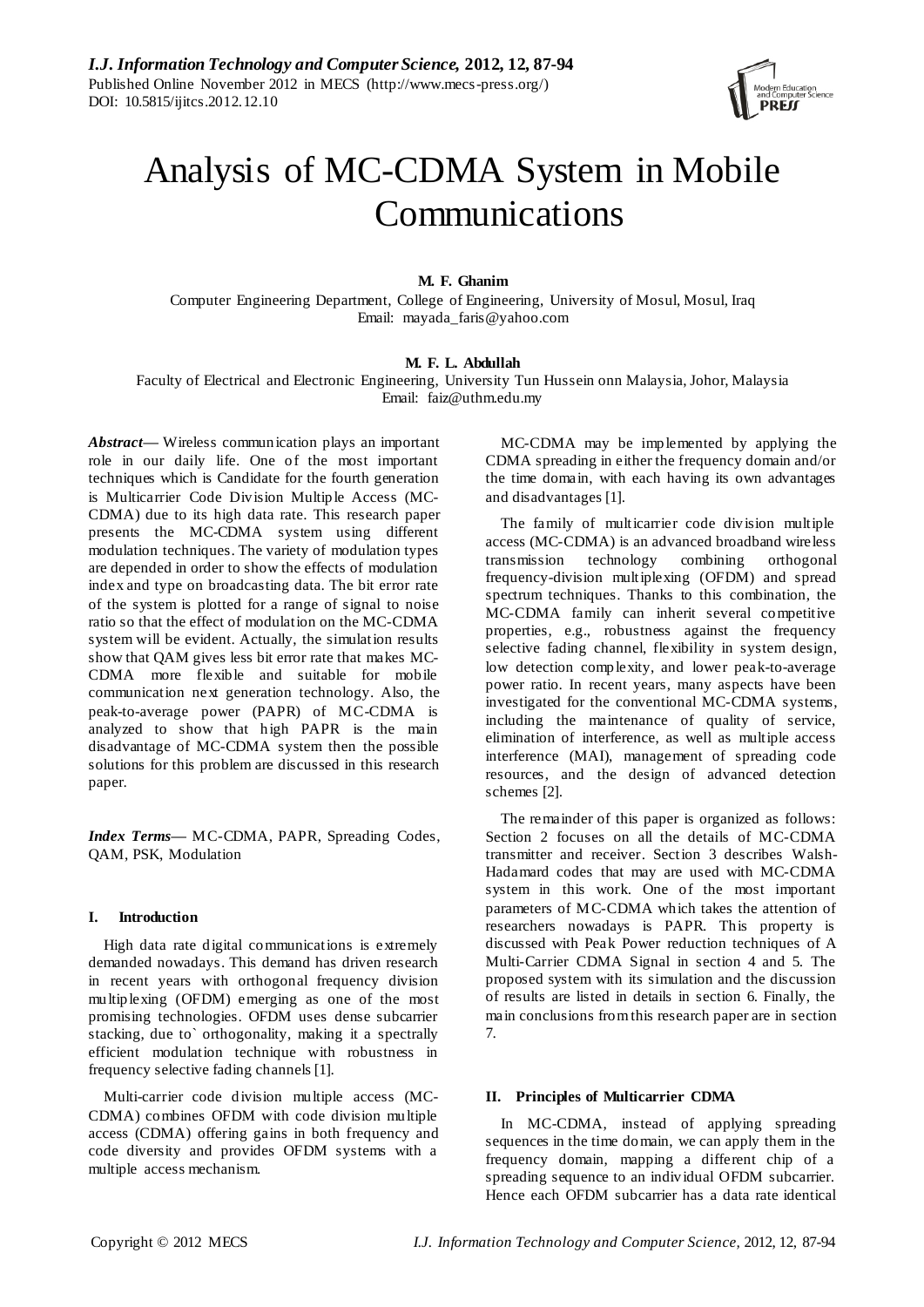to the original input data rate and the multicarrier system "absorbs" the increased rate due to spreading in a wider frequency band [3]. The transmitted signal of the ith data symbol of the j<sup>th</sup> user  $s_i^j(t)$  is written as:

$$
s_i^j(t) = \sum_{k=0}^{N-1} b_i^j c_k^j e^{2\pi (f_0 + kf_d)t} p(t - iT) ,
$$
\n(1)

where

- N is the number of subcarriers
- $\bullet$  b<sub>i</sub><sup>j</sup> is the i<sup>th</sup> message symbol of the jth user
- $c_k$ <sup>j</sup> represents the k<sup>th</sup> chip, k = 0,..., N 1, of the spreading sequence of the jth user
- $f_0$  is the lowest subcarrier frequency
- $f_d$  is the subcarrier separation
- $\bullet$  p(t) is a rectangular signalling pulse shifted in time given by:

$$
p(t) \triangleq \begin{cases} 1 & \text{for } 0 \leq t \leq T \\ 0 & \text{otherwise} \end{cases} \tag{2}
$$

If  $1/T$  is used for  $f_d$ , the transmitted signal can be generated using the IFFT, as in the case of an OFDM system. The overall transmitter structure can be implemented by concatenating a DS-CDMA spreader and an OFDM trans mitter, as shown in Fig. 1. At the spreader, the information bit, bij , is spread in the time domain by the jth user's spreading sequence,  $c_k^j$ ,  $k =$  $0, \ldots, N - 1$ . In this implementation, high speed operations are required at the output of the spreader in order to carry out the chip-related operations. The spread chips are fed into the serial-to-parallel (S/P) block and IFFT is applied to these N parallel chips. The output values of the IFFT in Fig. 1 are time domain samples in parallel form. After being parallel to serial (P/S) conversion these time domain samples are lowpass-filtered, in order to obtain the continuous time domain signal. The signal modulates the carrier and is transmitted to the receiver [3].



Spreader

**OFDM Modulator** 





Fig. 2: Receiver schematic of MC-CDMA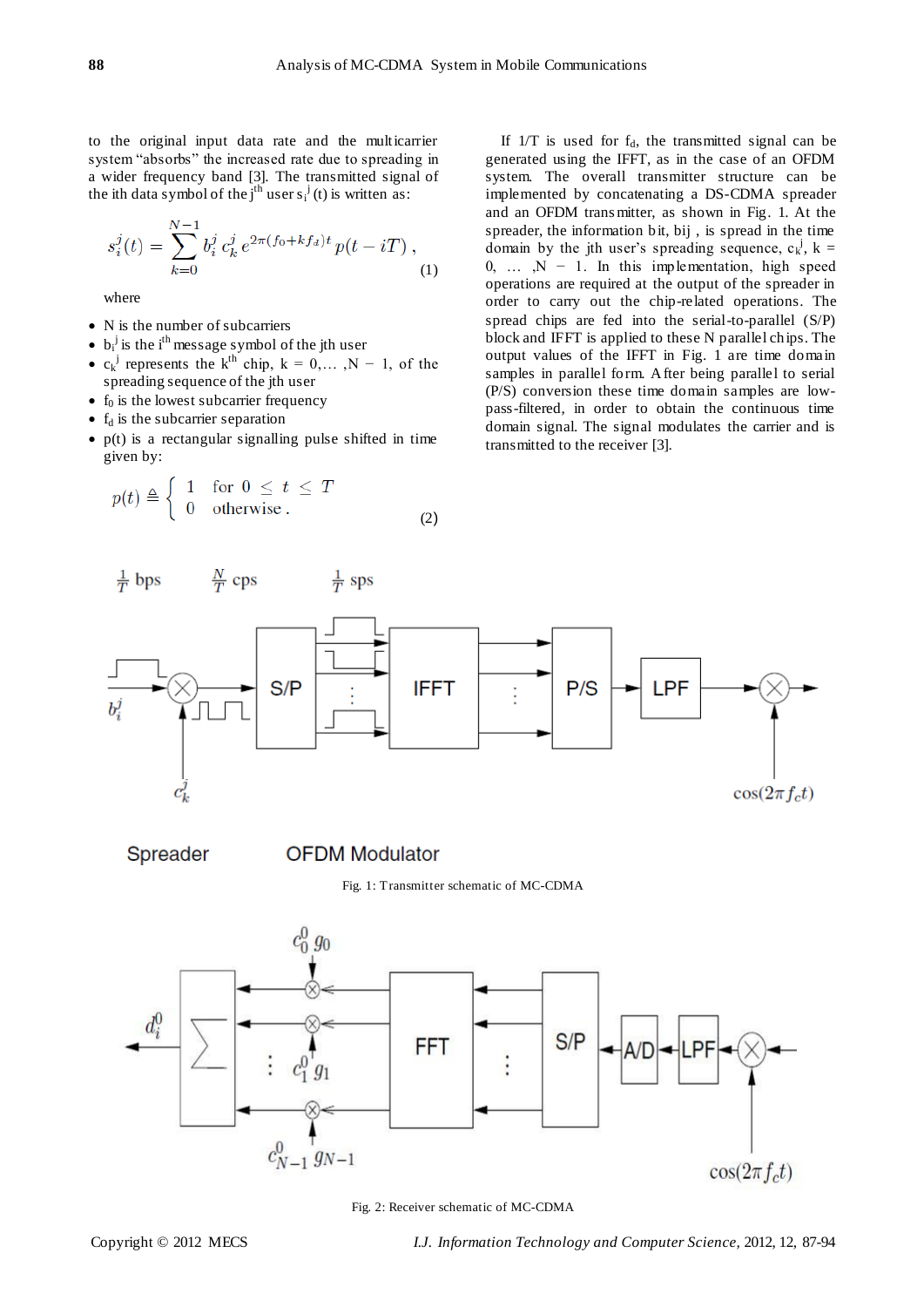At the MC-CDMA receiver shown in Fig. 2 each carrier's symbol, i.e. the corresponding chip  $c_k^j$  of user j, is recovered using FFT after sampling at a rate of N/T samples/sec and the recovered chip sequence is correlated with the desired user's spreading code in order to recover the original information,  $b_i^{\dagger}$ . Let us define the ith received symbol at the  $k<sup>th</sup>$  carrier in the downlink as<sup>[3]</sup>:

$$
r_{k,i} = \sum_{j=0}^{J-1} H_k b_i^j c_k^j + n_{k,i}, \qquad (3)
$$

where J is the number of users,  $H_k$  is the frequency response of the  $k^{\text{th}}$  subcarrier and  $n_{k,I}$  is the corresponding noise sample. The MC-CDMA receiver of the 0-th user multiplies  $r_{k,i}$  of Equation 3 by its spreading sequence chip,  $c^0_k$ , as well as by the gain,  $g_k$ , which is given by the reciprocal of the estimated channel transfer factor of subcarrier k, for each received subcarrier symbol for  $k = 0, \dots, N - 1$ , and sums all these products, in order to arrive at the decision variable,  $d_{i}^{0}$ , which is given by:

$$
d_i^0 = \sum_{k=0}^{N-1} c_k^0 g_k r_{k,i}
$$
 (4)

Without the frequency domain equalization of the received subcarrier symbols, the orthogonality between the different users cannot be maintained [3].

#### **III. Walsh-hadamard Codes**

Various spreading codes exist which can be distinguished with respect to orthogonality, correlation properties, implementation complexity and peak-toaverage power ratio (PAPR). The selection of the spreading code depends on the scenario. In the synchronous downlink, orthogonal spreading codes are of advantage, since they reduce the multiple access interference compared to non-orthogonal sequences. [4].

Orthogonal Walsh–Hadamard codes are simple to generate recursively by using the following Hadamard matrix generation,

$$
\mathbf{C}_L = \begin{bmatrix} \mathbf{C}_{L/2} & \mathbf{C}_{L/2} \\ \mathbf{C}_{L/2} & -\mathbf{C}_{L/2} \end{bmatrix}, \quad \forall L = 2^m, \quad m \ge 1, \quad \mathbf{C}_1 = 1. \tag{5}
$$

The maximum number of available orthogonal spreading codes is L which determines the maximum number of active users K.

The Hadamard matrix generation can also be used to perform an L-ary Walsh–Hadamard modulation which in combination with PN spreading can be applied in the uplink of MC-CDMA systems.

## **IV. Specifications of Peak Power of MC-CDMA Signal**

The variation of the envelope of a multi-carrier signal can be defined by the peak-to average power ratio (PAPR) which is given by

$$
PAPR = \frac{\max |x_v|^2}{\frac{1}{N_c} \sum_{v=0}^{N_c-1} |x_v|^2}
$$
(6)

The values xv,  $v = 0, \ldots$ , Nc – 1, are the time samples of an OFDM symbol. An additional measure to determine the envelope variation is the crest factor (CF) which is

$$
CF = \sqrt{PAPR} \tag{7}
$$

By appropriately selecting the spreading code, it is possible to reduce the PAPR of the multi-carrier signal. This PAPR reduction can be of advantage in the uplink where low power consumption is required in the terminal station.

The uplink signal assigned to user k results in

$$
x_{\nu} = x_{\nu}^{(k)}.
$$

The PAPR for different spreading codes can be upper-bounded for the uplink by assuming that  $Nc = L$ . The PAPR bounds for Walsh-Hadamard is less than or equal double L. The PAPR bound for Golay codes and Zadoff–Chu codes is independent of the spreading code length. When Nc is a multiple of L, the PAPR of the Walsh-Hadamard code is upper-bounded by 2Nc.

$$
PAPR \le \frac{2 \max \left\{ \left| \sum_{l=0}^{L-1} C_l^{(k)} e^{j2\pi l t/T_s} \right|^2 \right\}}{L}
$$
\n(9)

The time samples of a downlink multi-carrier symbol assuming synchronous transmission are given as

$$
x_{\nu} = \sum_{k=0}^{K-1} x_{\nu}^{(k)}
$$
 (10)

The PAPR of an MC-CDMA downlink signal with K users and  $Nc = L$  can be upper bounded By [4]

$$
PAPR \le \frac{2 \max \left\{ \sum_{k=0}^{K-1} \left| \sum_{l=0}^{L-1} c_l^{(k)} e^{j2\pi l t/T_s} \right|^2 \right\}}{L}
$$
(11)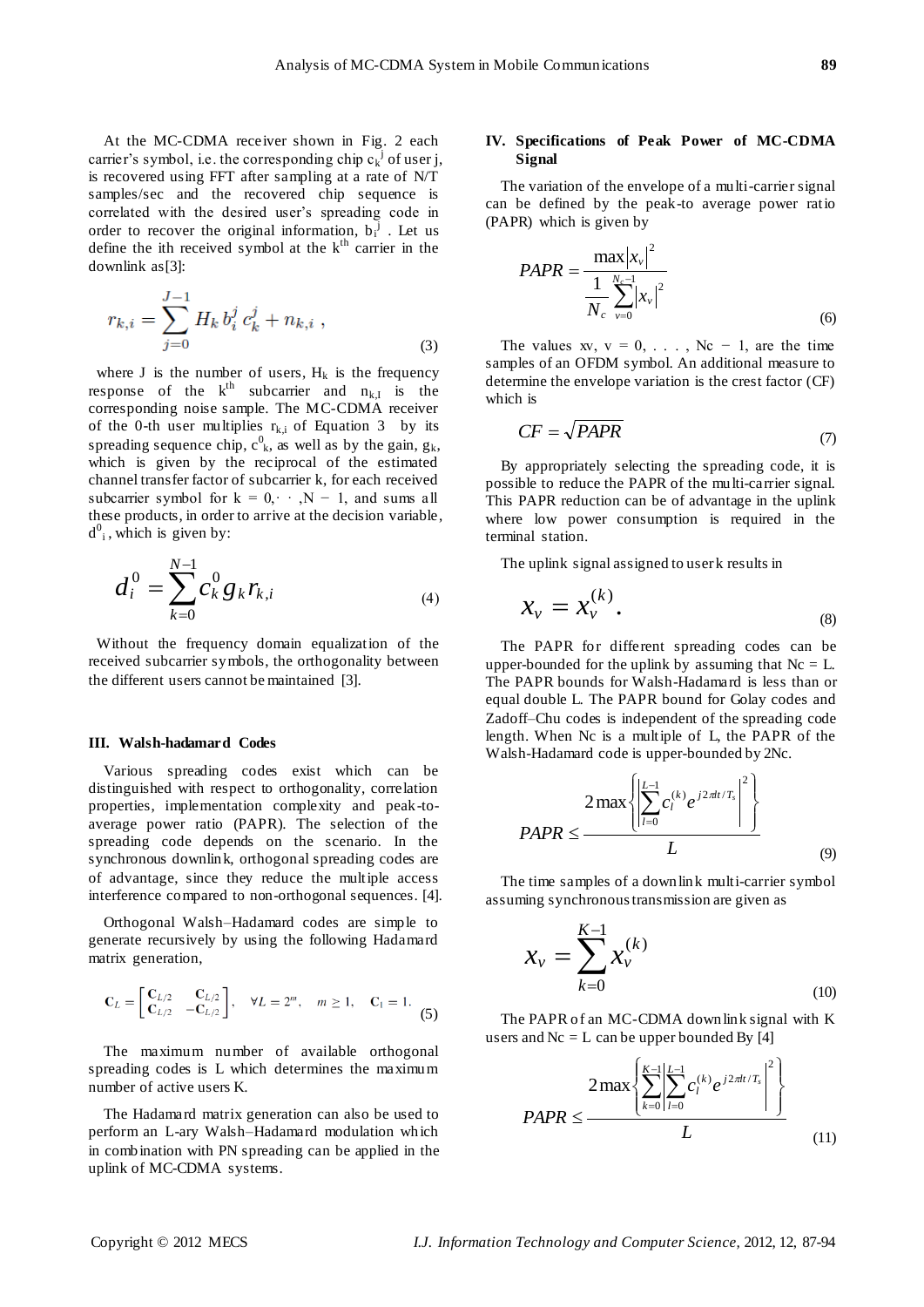#### **V. Peak to Average Power Ratio Reduction Techniques**

Many techniques have been studied for reducing PAPR of a transmitted signal. As known MC-CDMA is a combination between CDMA and OFDM. Techniques for PAPR reduction of OFDM and MC-CDMA signals are the same and can be broadly categorized into three main concepts [5]:

1. **Clipping and filtering**: The time-domain signal is clipped to a predefined level. This causes spectral leakage into adjacent channels, resulting in reduced spectral efficiency as well as in-band noise degrading the bit error rate performance. Out-of-band radiation caused by the clipping process can, however, be reduced by filtering.

If discrete signals are clipped directly, the resulting clipping noise will all fall in band and thus cannot be reduced by filtering. To avoid this problem, one solution consists of oversampling the original signal by padding the input signal with zeros and processing it using a longer IFFT. The oversampled signal is clipped and then filtered to reduce the out-of-band radiation.

- 2. **Selected mapping:** Multiple transmit signals which represent the same OFDM data symbol are generated by multiplying the OFDM symbol by different phase vectors. The representation with the lowest PAPR is selected. To recover the phase information, it is of course necessary to use separate control signaling to indicate to the receiver which phase vector was used.
- 3. **Coding techniques:** These techniques consist of finding the code words with the lowest PAPR from a set of codewords to map the input data. A look-up table may be used if  $N$  is small. It is shown that complementary codes have good properties to combine both PAPR and forward error correction.

The latter two concepts are not applicable in the context of LTE; selected mapping would require additional signaling, while techniques based on codeword selection are not compatible with the data scrambling used in the LTE downlink.

## **VI. System Model and Results**

The MC-CDMA proposed system is simulated using Matlab environment. The system was simulated over Rayleigh Fading and Additive White Gaussian Noise (AWGN) channel model to show the effect of its bit error rate relating to signal to noise ratio.

MC-CDMA system is simulated using Walsh code and this represents an advantage because orthogonal codes have a cross-correlation equal to zero; i.e., they do not interfere with each other.

One of the most important parameters in the MC-CDMA system is the sampling frequency. Value of 20MHz is depended with size of FFT equals to 64 subcarriers. As a result the data symbol duration will be 3.2 µs. On the other side the number of cyclic prefix (CP) is 16 with a cyclic prefix duration equals to  $0.8 \text{ }\mu\text{s}$ .

At these conditions the system will have total subcarriers equals to 80.

Phase shift keying, PSK, is widely used these days within a whole communications systems. It is particularly well suited to the growing area of data communications. PSK, phase shift keying enables data to be carried on a radio communications signal in a more efficient manner some other forms of modulation.

Fig. 3 shows the MC-CDMA system implemented firstly with 32 PSK. Each symbol needs 5 bits to be presented and the symbol rate will be 1/5 of bit rate.



Fig. 3: BER for MC-CDMA system using 32 PSK modulation technique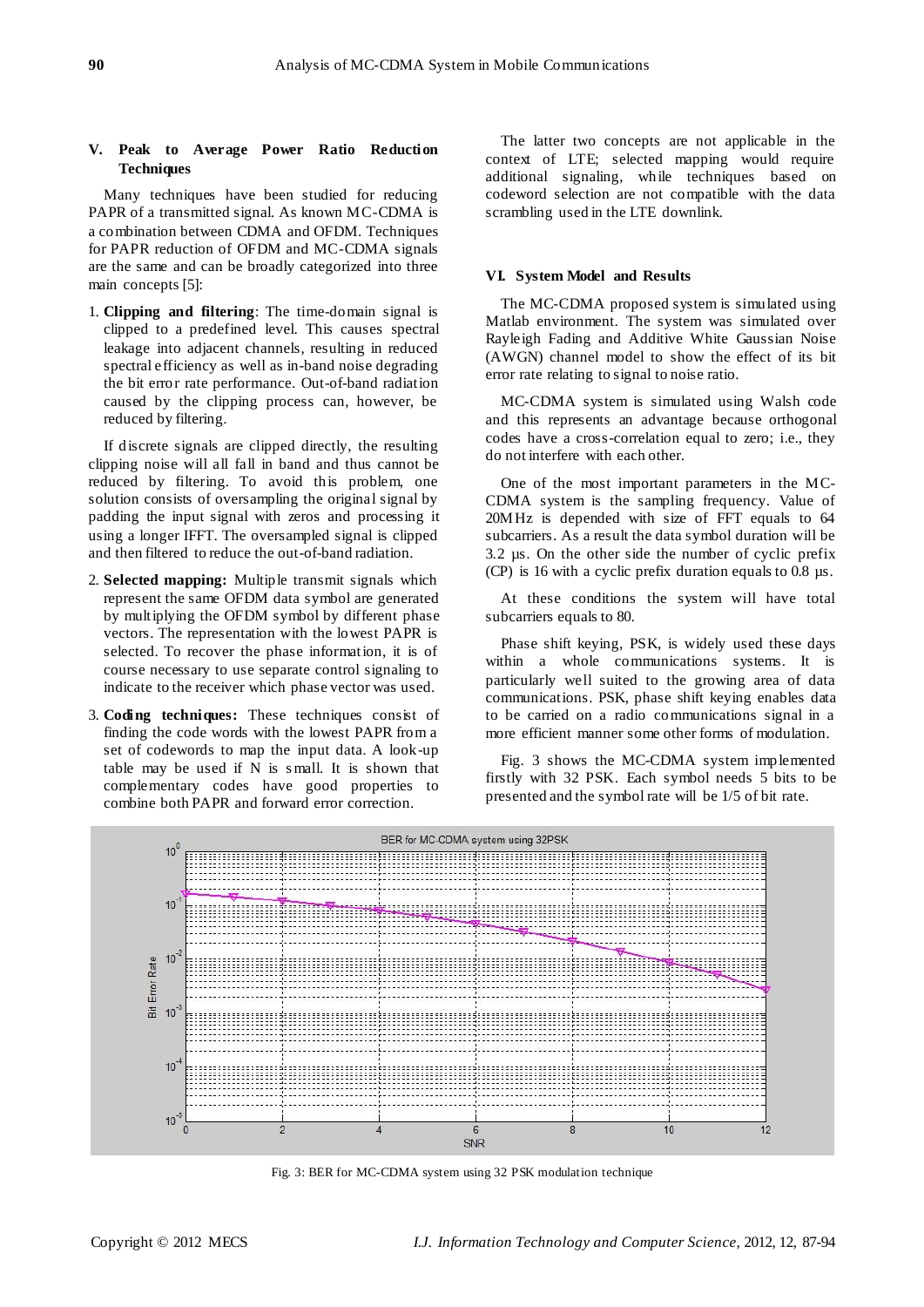When the modulation index is reduced the bit error rate improved and the system became more reliable than before as shown in Fig. 4. In general the higher

order forms of modulation allow higher data rates to be carried within a given bandwidth but at the same time BER will be increased.



Fig. 4: BER for MC-CDMA system using 16 PSK modulation technique

8PSK, or Eight Phase-Shift Keying, uses eight distinct phase-shifts. These occur at 0 degrees, 45 degrees, 90 degrees, 135 degrees, 180 degrees, 225 degrees, 270 degrees and 315 degrees. Each phase can be expressed by a 3-bit number (2 to the power of 3 is

equal to 8). Therefore, 8PSK transmits 3-bit symbols per cycle.

Fig. 5 shows how the BER is reduced with 8PSK which makes MC-CDMA more reliable and trusted in mobile communications.



Fig. 5: BER for MC-CDMA system using 8 PSK modulation technique

Quadrature Phase-Shift Keying QPSK or 8PSK, uses four distinct phase-shifts to encode data. These phaseshifts are 45 degrees, 135 degrees, 225 degrees and 315 degrees. Fig. 6 shows the MC-CDMA system using 4PSK modulation technique. The BER is reduced compared to 8PSK but 8PSK trans mits more bits per cycle when compared to QPSK, so 8PSK can achieve a higher data rate at the same frequency than 4PSK. For example, at a carrier-wave frequency of 1000 symbols

per second, QPSK trans mits 2000 bits, while 8PSK transmits 3000 bits.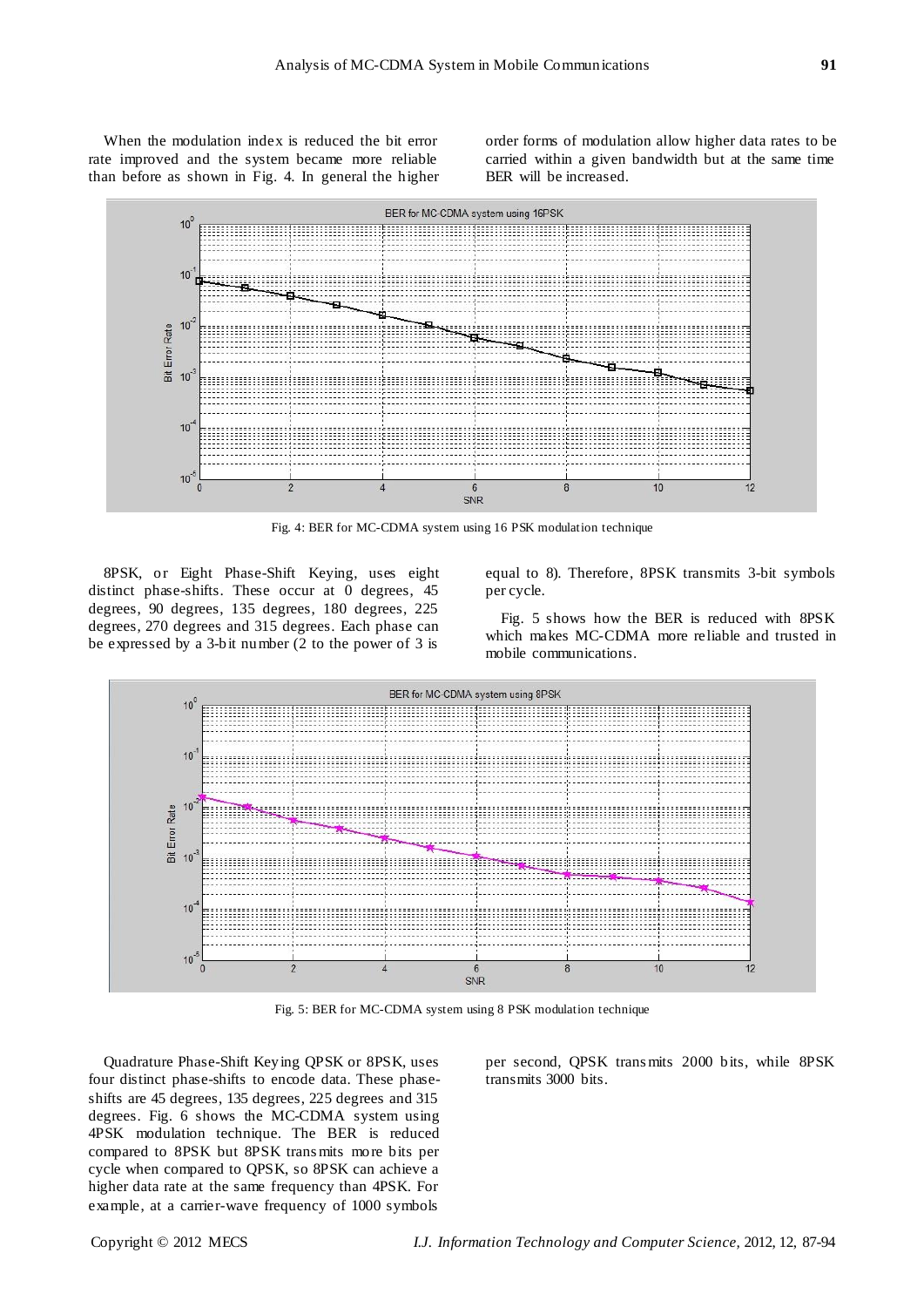

Fig. 6: BER for MC-CDMA system using QPSK modulation technique

When BPSK is used ,the signal is special. It lies in one axis, x-axis. It has no y-axis projection. The vector

flip-flops on the x-axis depending on the value of the bit. This case reduces the BER as shown in Fig. 7.



Fig. 7: BER for MC-CDMA system using BPSK modulation technique

The MC-CDMA system with PSK modulation technique is power effective and the modulation is the simplest compared to other techniques, but when QAM is used in MC=CDMA systems the BER is reduced and QAM appears to increase the efficiency of transmission for radio communications systems because of utilizing both amplitude and phase variations. In fact Quadrature PSK (QPSK) is like 4QAM without amplitude

modulation. QPSK uses four phase angles to represent each two bits of input; however, the amplitude remains constant.

Fig. 8 shows the MC-CDMA system with QAM modulation technique which gives the best results and minimum bit error rate at different values of signal to noise ratio.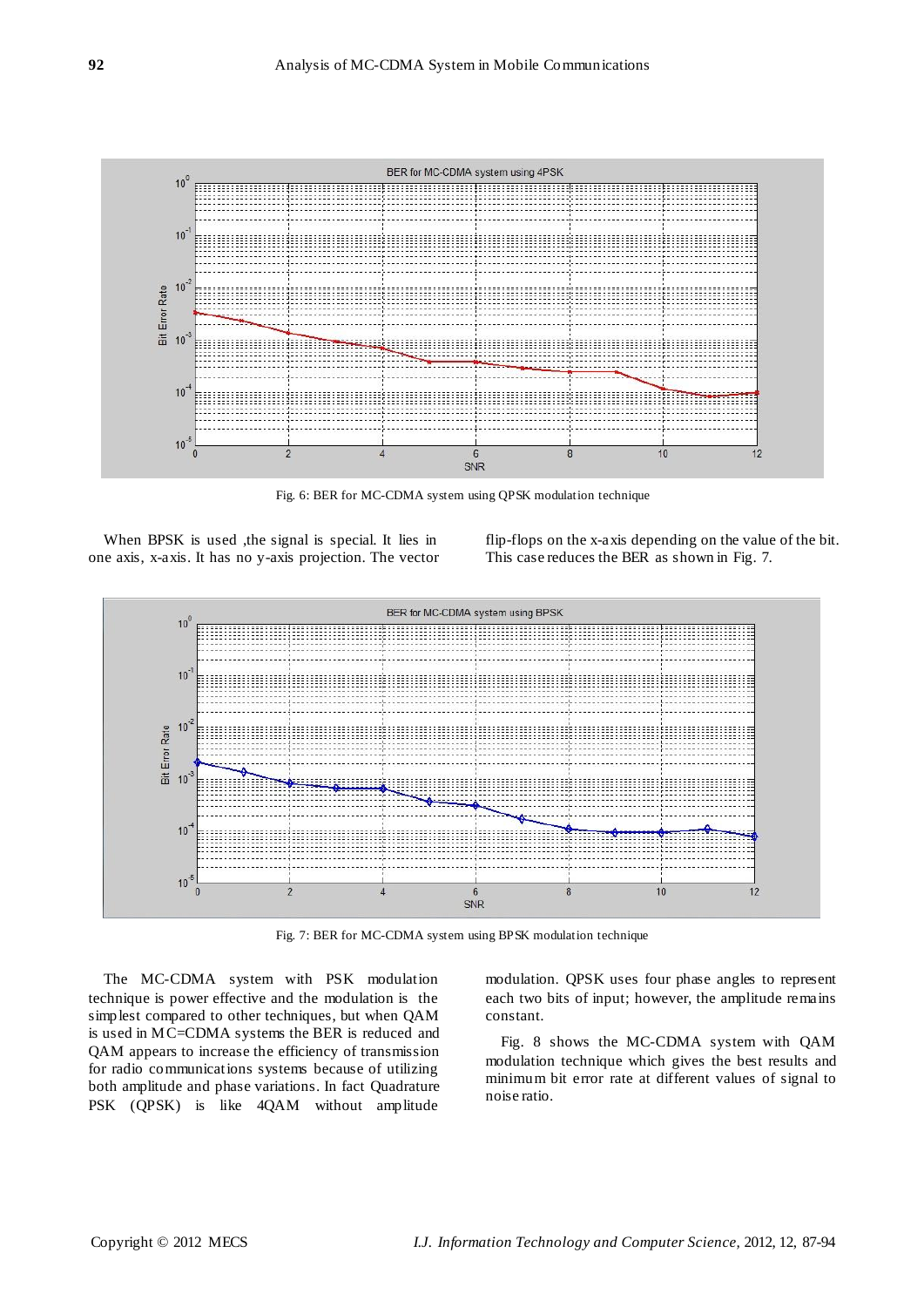

Fig. 8: BER for MC-CDMA system using QAM modulation technique

Finally, PAPR is a performance measurement that is indicative of the power efficiency of the transmitter. In case of an ideal linear power amplifier where linear amplification is achieved up to the saturation point, the maximum power is reached efficiency when the amplifier is operating at the saturation point. A positive PAPR in dB means that power backoff is needed to operate in the linear region of the power amplifier and high PAPR degrades the transmit power efficiency performance [6].

As shown in Fig. 9, MC-CDMA has high value of PAPR Convergent to 10. Actually this is the main

disadvantage of MC-CDMA system in mobile communications.

Nowadays the researchers are focusing on how to reduce PAPR in different methods, while there are main four schemes to reduce PAPR in MC-CDMA system: clipping & peak windowing, block coding, selected mapping (SLM) and partial transmit sequences (PTS) scheme. It is known that PTS can effectively reduce the PAPR by increasing the number of sub-blocks without modifying the number of subcarriers [7].



Fig. 9: PAPR of MC-CDMA system